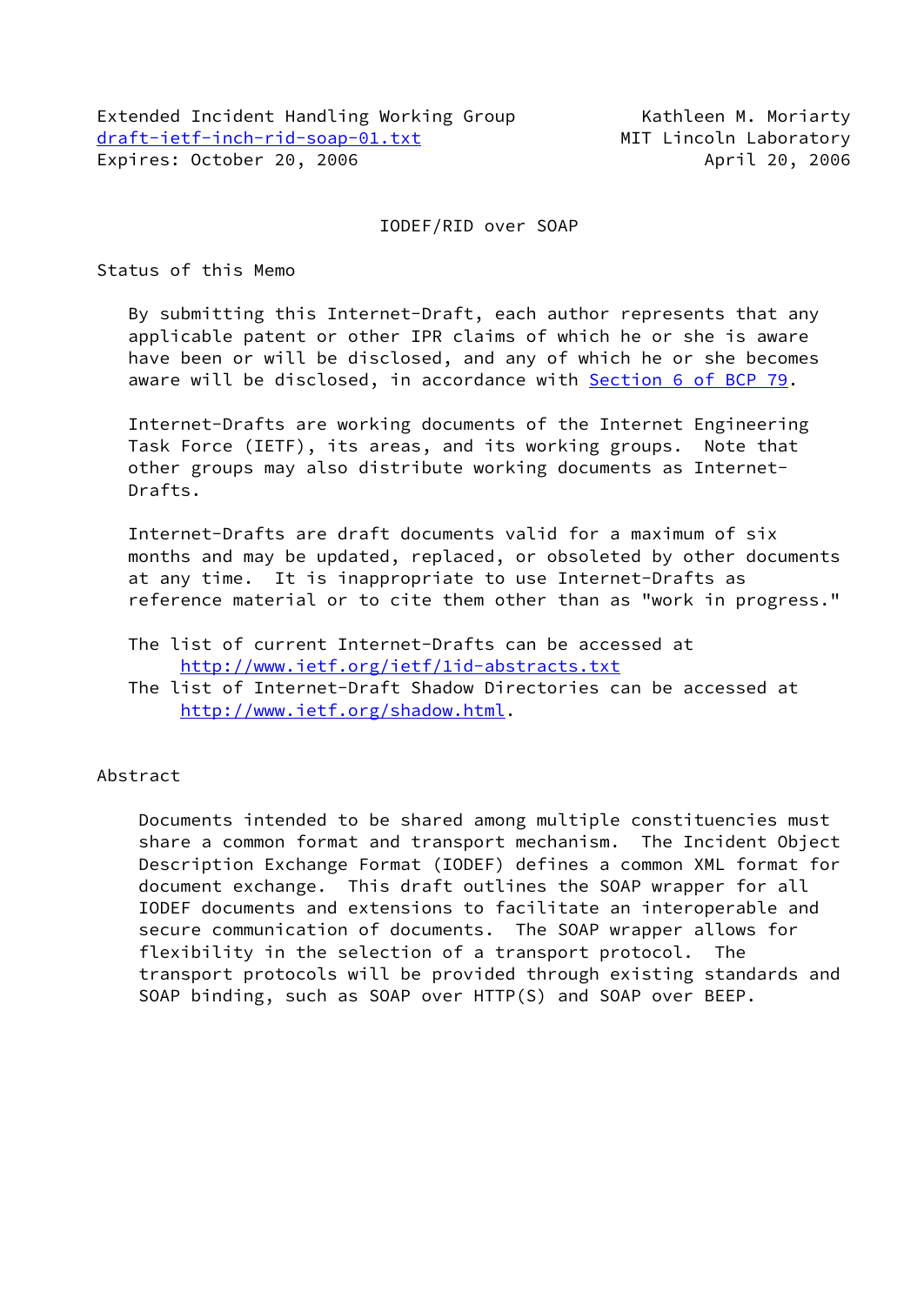# Internet-Draft April 20, 2006

# TABLE OF CONTENTS

|                                                                               | $\perp$                                            |
|-------------------------------------------------------------------------------|----------------------------------------------------|
|                                                                               | $\overline{1}$                                     |
|                                                                               | $\overline{3}$                                     |
|                                                                               | $\overline{3}$                                     |
|                                                                               | $\overline{4}$<br>$\overline{4}$<br>$\overline{5}$ |
| 4.1. Example TraceRequest message<br>4.2 Example InvestigationRequest Message | 6<br>$\underline{6}$<br>$\overline{9}$<br>10<br>11 |
| 5.1 Privacy and Confidentiality<br>5.2 Authentication and Identification      | 12<br>12<br>13                                     |
|                                                                               | 13                                                 |
|                                                                               | 13                                                 |
|                                                                               | 13                                                 |
|                                                                               | 15<br>15                                           |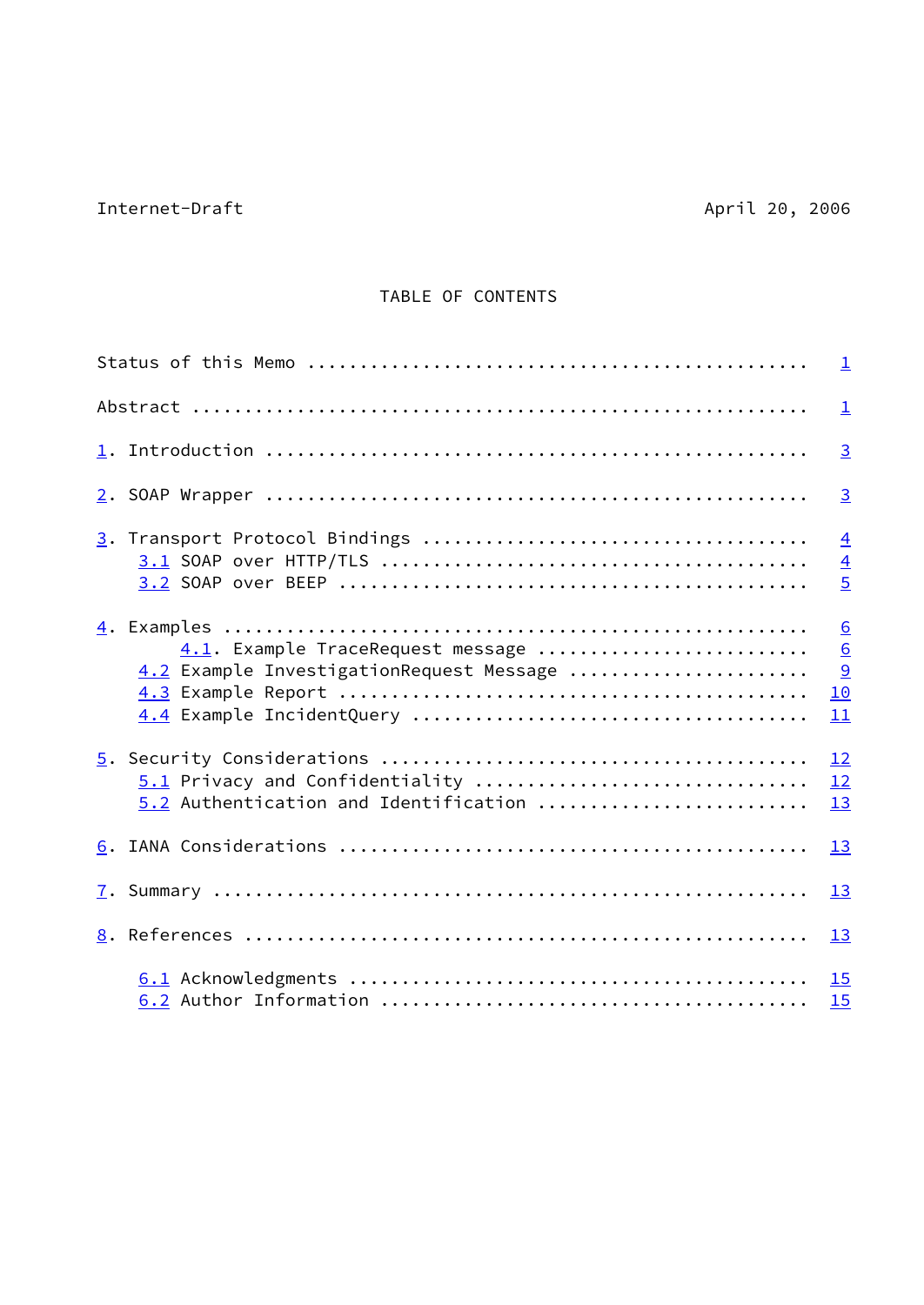#### Moriarty & Trammell Expires: October 20, 2006 [Page 2]

#### <span id="page-2-1"></span>Internet-Draft April 20, 2006

#### <span id="page-2-0"></span>[1](#page-2-0). Introduction

 The Incident Object Description Exchange Format (IODEF) [RFCXXX] describes an XML document format for the purpose of exchanging data between CSIRTS or those responsible for security incident handling for network providers. The defined document format provides an easy way for CSIRTS to exchange data in a way which can be easily parsed. In order for the IODEF documents to be shared between entities, a uniform method for transport is necessary. SOAP will provide a layer of abstraction and enable the use of multiple transport protocol bindings. IODEF documents and extensions will be contained in an XML Real-time Inter-network Defense (RID) [\[RFCXXXX](#page-15-1)] envelope inside the body of a SOAP message. The RIDPolicy class of RID (e.g., policy information that may affect message routing) will appear in the SOAP message header.

 HTTPS or HTTP/TLS has been selected as the REQUIRED SOAP binding for exchanging IODEF/RID messages. The primary reason for selecting HTTPS is due to the existence of multiple successful implementations of SOAP over HTTP, and to its being widely understood. Excellent tool support exists to ease the development of applications using SOAP over HTTP. BEEP may actually be better suited as a transport for RID messages containing IODEF documents, but does not yet have wide adoption. Standards exist for the HTTPS or HTTP/TLS binding for SOAP. A standard is in development for SOAP over BEEP, [RFC\*\*\*\*]. Standards MUST be followed when implementing transport bindings for RID communications.

 The key words "MUST", "MUST NOT", "REQUIRED", "SHALL", "SHALL NOT", "SHOULD", "SHOULD NOT", "RECOMMENDED", "MAY", and "OPTIONAL" in this document are to be interpreted as described in [RFC2119](https://datatracker.ietf.org/doc/pdf/rfc2119).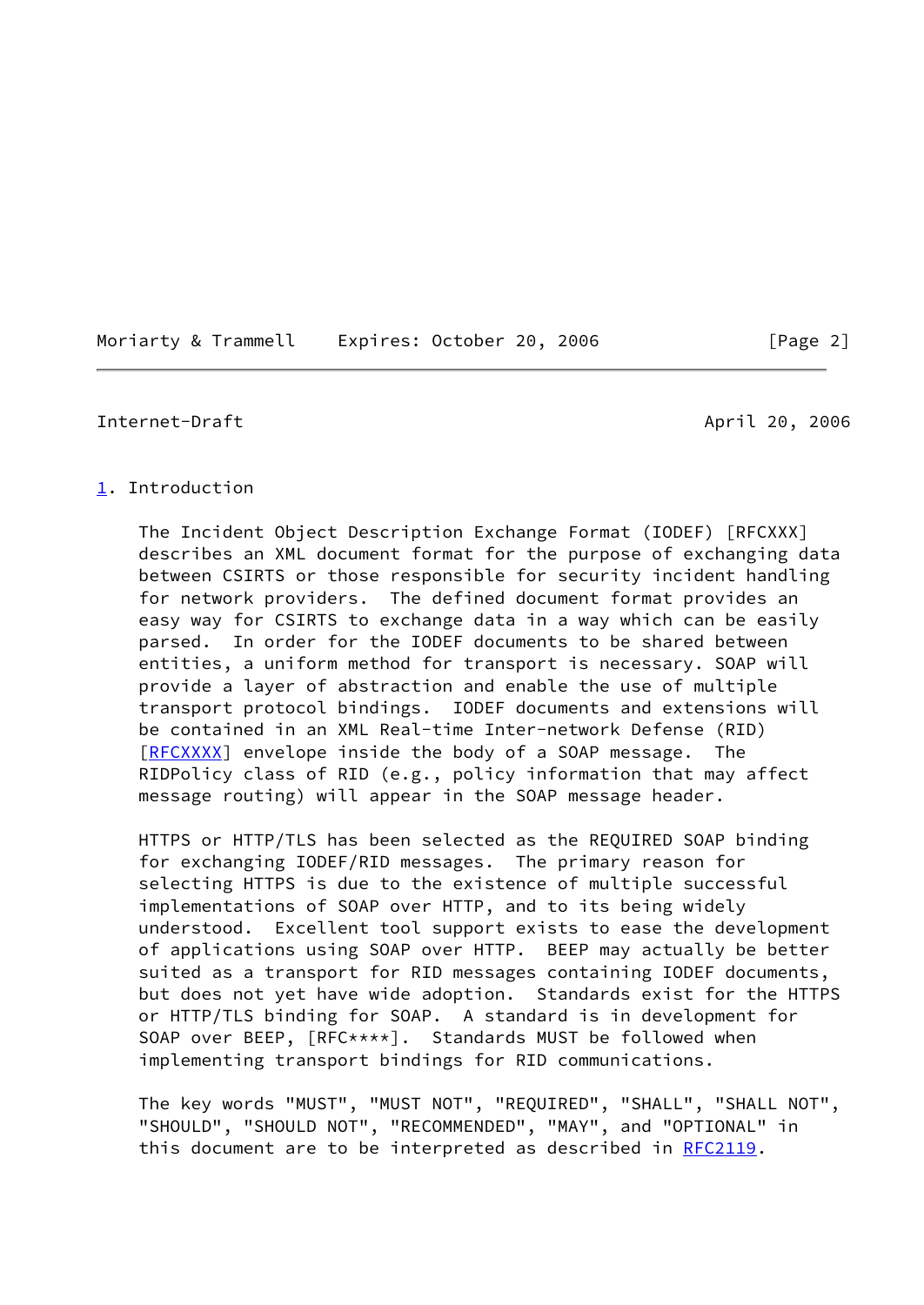#### <span id="page-3-0"></span>[2](#page-3-0). SOAP Wrapper

 IODEF/RID documents, including all supported extensions, intended to be shared between CSIRTS or NPs MUST use a SOAP wrapper, along with a supported transport protocol binding, for transport. The transport is independent of the wrapper. SOAP will be used to provide the messaging framework and can make distinctions as to how messages should be handled by each participating system. SOAP has been selected because of the flexibility it provides for binding with transport protocols, which can be independent of the IODEF/RID messaging system.

 As defined by the SOAP messaging specifications [18], the IODEF document plus any extensions will be in the SOAP body of the message. The SOAP header contains information pertinent to all participating systems that receive the message, including the ultimate destination, any intermediate hosts, and message processing policy information. Depending on the message or

Moriarty & Trammell Expires: October 20, 2006 [Page 3]

#### <span id="page-3-1"></span>Internet-Draft April 20, 2006

 document being transported, there may be a case, such as with RID messages, in which a host may only need to view the SOAP header and not the SOAP body and is, therefore, acting as a SOAP intermediary node. An example of this would be if one RID system was sending a communication to a RID system for which there was no direct trust relationship, an intermediate RID system may be used to provide the trusted patch between the communicating systems. This intermediate system may not need to see the contents of the SOAP body. Therefore, the elements or classes needed by all participating systems MUST be in the SOAP header, specifically the RIDPolicy class. Each participating system receiving an incident handling IODEF document is an ultimate destination and has to parse and view the entire IODEF document to make necessary decisions.

 The SOAP specifications for intermediate and ultimate nodes MUST be Followed; for example, a message destined for an intermediate node would contain the attribute env:role with the value [http://www.w3c.org/2003/05/soap-envelope/role/next.](http://www.w3c.org/2003/05/soap-envelope/role/next) Also in accordance with the SOAP specifications, the attribute of env:mustUnderstand has a value of "true" to ensure each node processes the header blocks consistent with the specifications for IODEF.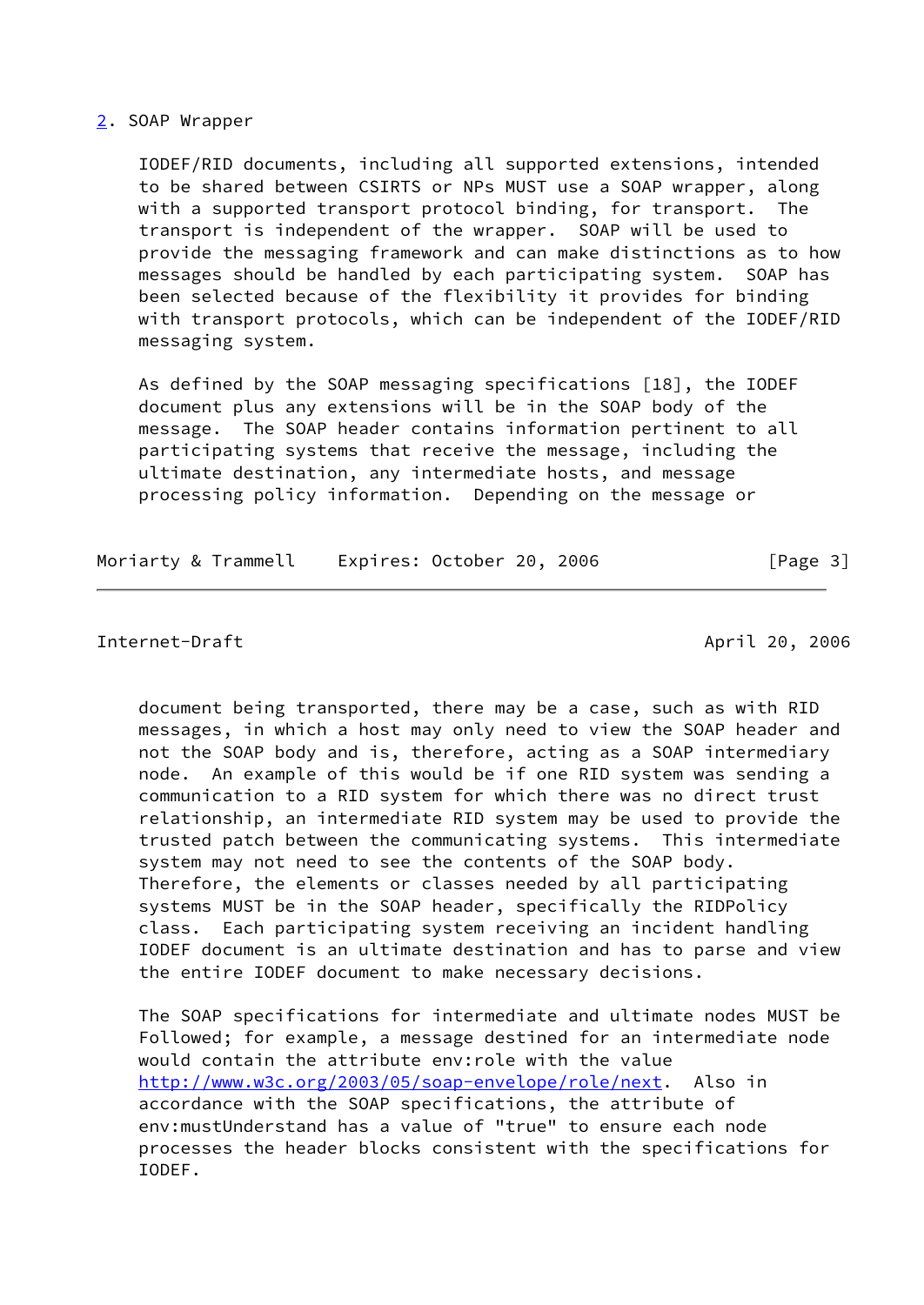SOAP messages are typically a one-way conversation. Transmittal of Incident information to another RID host in the form of a Report message is the single case within RID where a one way communication is specified. The arrival of an IODEF/RID Report document in a SOAP message is simply an assertion that a described incident occurred. In the case of other RID message types to support incident handling, two SOAP messages may be exchanged to enable bi-directional communication. Request/response pairs defined by RID include TraceRequest/TraceAuthorization/Result, Investigation/Result, and IncidentQuery/Report.

<span id="page-4-0"></span>[3](#page-4-0). Transport Protocol Bindings

 The SOAP binding will be used for message transport. One agreed upon protocol, HTTPS, MUST be implemented by all RID systems and other protocols may be used. The use of a single transport binding supported by all systems sending and receiving RID messages and extensions of IODEF will enable interoperability between participating CSIRTS and NPs. Other protocol bindings may be defined in separate documents.

<span id="page-4-1"></span>[3.1](#page-4-1) SOAP over HTTP/TLS

 SOAP over HTTP/TLS is widely supported, as are ancillary tools such as the Web Services Description Language (WSDL), hence the selection of SOAP over HTTP/1.1 over TLS as Mandatory for transport of RID communications. Security is provided through the RID specification and all REQUIRED RID security MUST be implemented. TLS offers additional security at the transport layer; this

| Moriarty & Trammell<br>Expires: October 20, 2006 | [Page 4] |
|--------------------------------------------------|----------|
|--------------------------------------------------|----------|

<span id="page-4-2"></span>Internet-Draft April 20, 2006

security SHOULD be used.

[BCP 56](https://datatracker.ietf.org/doc/pdf/bcp56) contains a number of important considerations when using HTTP for application protocols. These include the size of the payload for the application, whether the application will use a web browser, whether the protocol should be defined on a port other than 80, and if the security provided through HTTPS suits the needs of the new application.

 It is acknowledged within the scope of these concerns that HTTPS is not ideally suited for IODEF/RID transport, as the former is a client-server protocol and the latter a message-exchange protocol; however, the ease of implementation for services based on SOAP over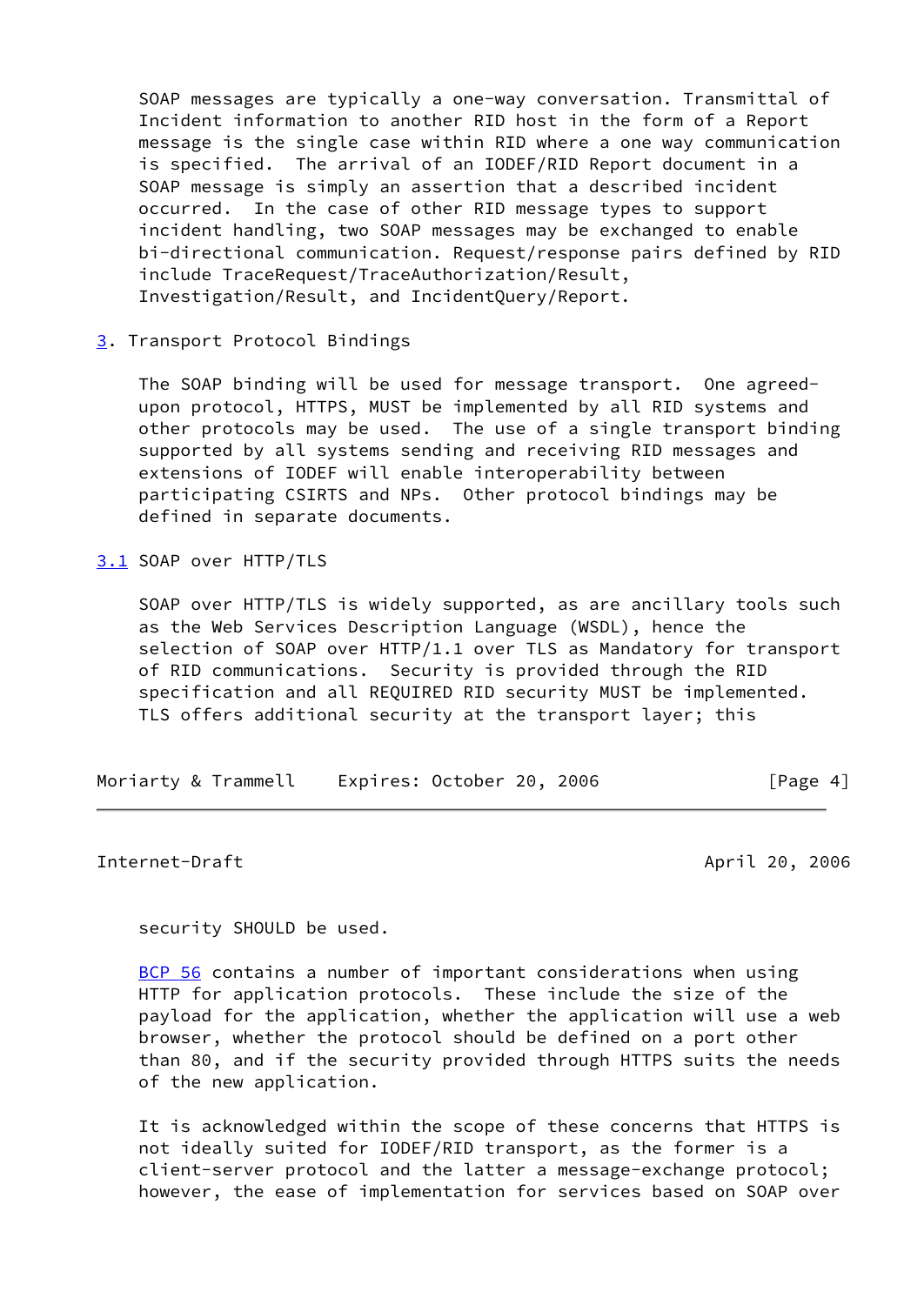HTTP outweighs these concerns. Consistent with [BCP 56](https://datatracker.ietf.org/doc/pdf/bcp56), IODEF over SOAP over HTTP/TLS will require its own TCP port assignment from IANA.

 Every RID system participating in a consortium MUST listen for HTTPS connections on the assigned port, as the requests and responses in a RID message exchange transaction may be significantly separated in time. If a RID message is answered immediately, or within a generally accepted HTTP client timeout (about thirty seconds), the listening system SHOULD return the reply message in the HTTP response body; otherwise, it must initiate a connection to the requesting system and send its reply in an HTTP request.

 If the HTTP response body sent in reply to a RID message does not contain a RID message itself, the response body SHOULD be empty, and RID clients MUST ignore any response body that is not an expected RID message. This provision applies ONLY to HTTP response bodies; unsolicited HTTP requests (such as Reports not preceded by an IncidentQuery) are handled according to the message exchange pattern described in RID.

 RID systems SHOULD use HTTP/1.1 persistent connections as described in [RFC 2616](https://datatracker.ietf.org/doc/pdf/rfc2616) to minimize TCP connection setup overhead. RID systems SHOULD support chunked transfer encoding on the HTTP server side to allow the implementation of clients that do not need to precalculate message sizes before constructing HTTP headers.

#### <span id="page-5-0"></span>[3.2](#page-5-0) SOAP over BEEP

 SOAP over BEEP is an optional transport binding for IODEF/RID. A RID system supporting BEEP MAY attempt to use SOAP over BEEP on first connection with a peer; if the peer does not support SOAP over BEEP, the initiating peer MUST fall back to SOAP over HTTPS, and SHOULD note that the peer does not support BEEP, to avoid attempting to use BEEP in future communications.

 BEEP has certain implementation advantages over HTTP/TLS for this application; however, the protocol has not been widely implemented.

Moriarty & Trammell Expires: October 20, 2006 [Page 5]

<span id="page-5-1"></span>Internet-Draft April 20, 2006

 Communication between participating RID systems is on a server-to server basis, for which BEEP is better suited than HTTP. Incident handling may at times require immediate action; thus, a protocol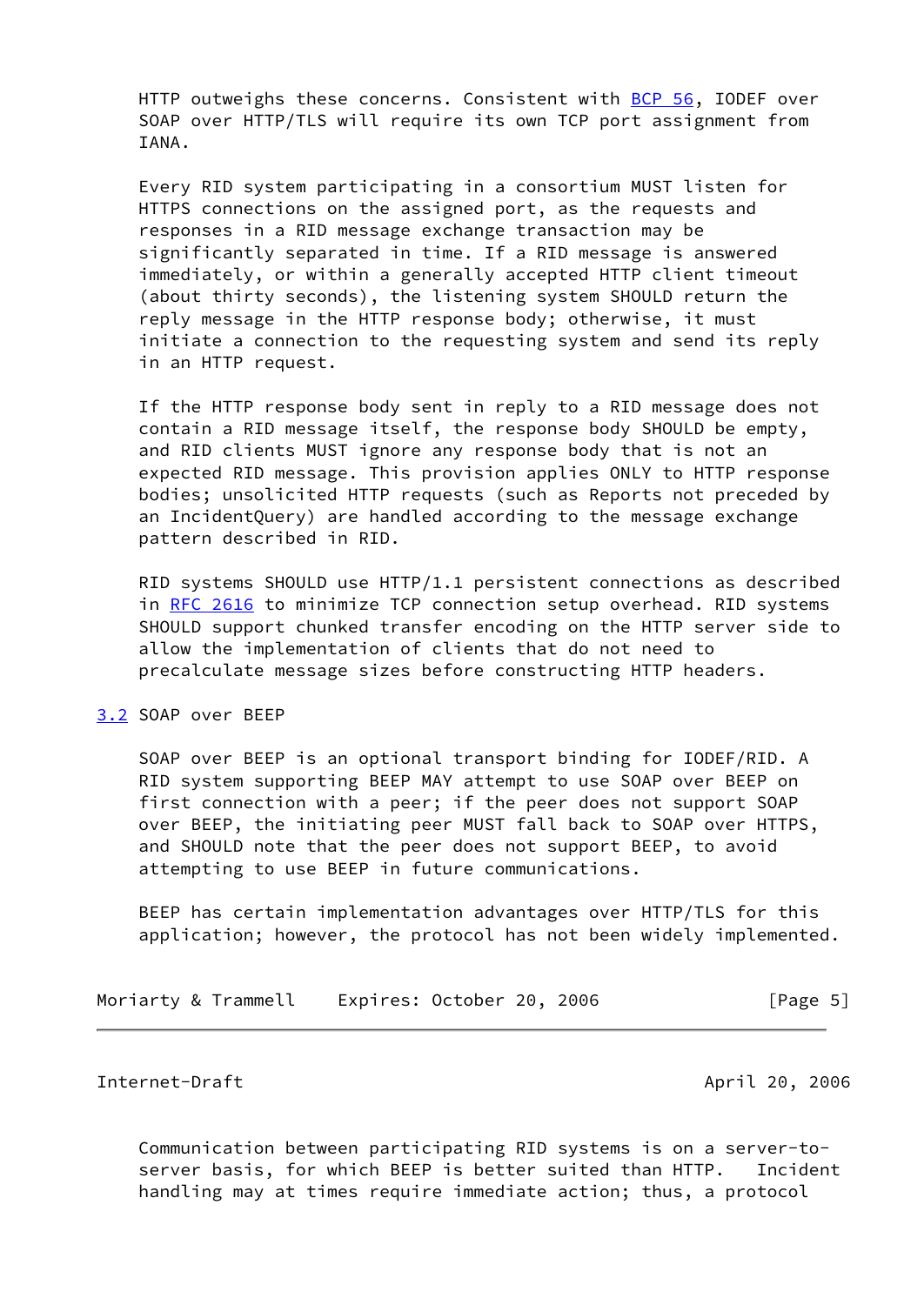with low overhead and minimum bandwidth requirements is desirable.

 To provide equivalent transport-layer security to HTTP/TLS, the BEEP TLS profile MUST be supported and SHOULD be used.

```
4. Examples
```
 The examples below, parallel to the examples in section 4.5 of the RID document, demonstrate how the structure of RID messages fits into SOAP containers as outlined in this document for each message type. Of particular note in each is the duplication of the RID policy information in both the SOAP header and SOAP body. The first example includes the full RID message and associated IODEF-Document; following examples omit the IODEF-Document and refer to it in a comment. The IODEF-Document must be present, and the elements required are outlined in the RID specification.

<span id="page-6-1"></span>[4.1](#page-6-1). Example TraceRequest message

 This TraceRequest is identical to the TraceRequest example in Section 4.5.1.1 of RID and would be sent from a CSIRT reporting a denial-of-service attack in progress to its upstream NP. This request asks the upstream to continue the trace and to rate-limit traffic closer to the source.

```
<SOAP-ENV:Envelope
xmlns:SOAP-ENV="http://www.w3.org/2001/12/soap-envelope">
   <SOAP-ENV:Header>
     <iodef-rid:RID
      xmlns:iodef-rid="http://www.ietf.org/iodef/iodef-rid.html"
      xmlns:iodef="http://www.ietf.org/iodef/iodef.html">
       <iodef-rid:RIDPolicy>
         <iodef-rid:MsgType>TraceRequest</iodef-rid:MsgType>
         <iodef-rid:PolicyRegion>Inter-Consortium
           </iodef-rid:PolicyRegion>
         <iodef-rid:MsgDesination>RIDSystem</iodef-rid:MsgDestination>
         <iodef:Node>
           <iodef:Address category="ipv4-addr">172.20.1.2
           </iodef:Address>
         </iodef:Node>
         <iodef-rid:TrafficType>RIDSystem</iodef-rid:TrafficType>
         <iodef:IncidentID name="CERT-FOR-OUR-DOMAIN">
           CERT-FOR-OUR-DOMAIN#207-1
         </iodef:IncidentID>
       </iodef-rid:RIDPolicy>
     </iodef-rid:RID>
   </SOAP-ENV:Header>
   <SOAP-ENV:Body>
     <iodef-rid:RID
```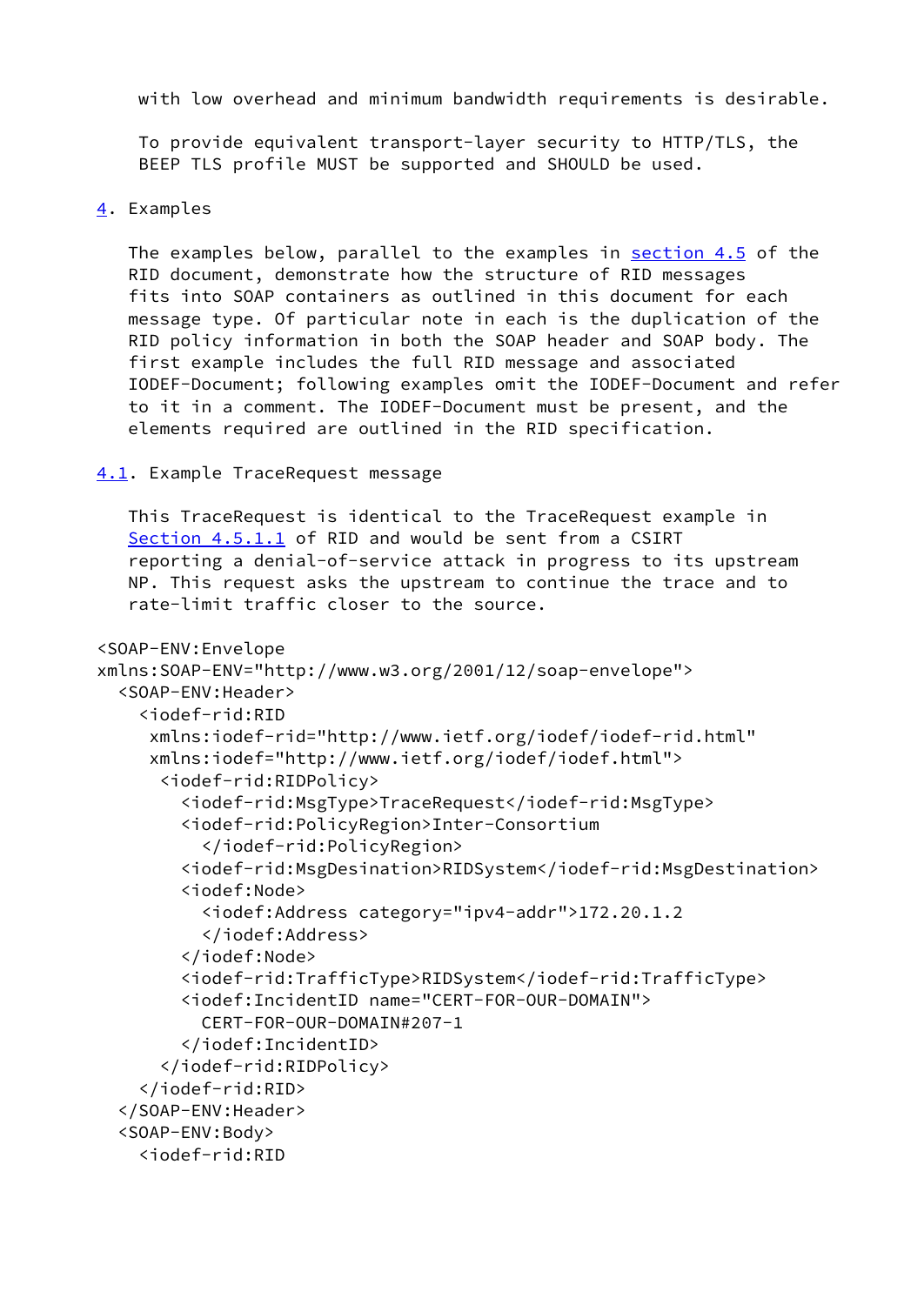```
Internet-Draft April 20, 2006
```

```
 xmlns:iodef-rid="http://www.ietf.org/iodef/iodef-rid.html"
 xmlns:iodef="http://www.ietf.org/iodef/iodef.html">
   <iodef-rid:RIDPolicy>
     <iodef-rid:MsgType>TraceRequest</iodef-rid:MsgType>
     <iodef-rid:PolicyRegion>Inter-Consortium
       </iodef-rid:PolicyRegion>
     <iodef-rid:MsgDesination>RIDSystem</iodef-rid:MsgDestination>
     <iodef:Node>
       <iodef:Address category="ipv4-addr">172.20.1.2
       </iodef:Address>
     </iodef:Node>
     <iodef-rid:TrafficType>RIDSystem</iodef-rid:TrafficType>
     <iodef:IncidentID name="CERT-FOR-OUR-DOMAIN">
       CERT-FOR-OUR-DOMAIN#207-1
     </iodef:IncidentID>
   </iodef-rid:RIDPolicy>
   <iodef-rid:NPPath>
     <iodef:Name>CSIRT-FOR-OUR-DOMAIN</iodef:Name>
     <iodef:RegistryHandle>CSIRT123</iodef:RegistryHandle>
     <iodef:Email>csirt-for-our-domain@ourdomain</iodef:Email>
     <iodef:Node>
       <iodef:Address category="ipv4-addr">172.17.1.2
       </iodef:Address>
     </iodef:Node>
   </iodef-rid:NPPath>
   <iodef-rid:NPPath>
     <iodef:Name>CSIRT-FOR-UPSTREAM-NP</iodef:Name>
     <iodef:RegistryHandle>CSIRT345</iodef:RegistryHandle>
     <iodef:Email>csirt-for-upstream-np@ourdomain</iodef:Email>
     <iodef:Node>
       <iodef:Address category="ipv4-addr">172.20.1.2
       </iodef:Address>
     </iodef:Node>
   </iodef-rid:NPPath>
 </iodef-rid:RID>
 <iodef:IODEF-Document version="1.0">
   <iodef:Incident restriction="need-to-know" purpose="handling">
     <iodef:IncidentID name="CERT-FOR-OUR-DOMAIN">
       CERT-FOR-OUR-DOMAIN#207-1
     </iodef:IncidentID>
     <iodef:IncidentData>
       <iodef:Description>Host involved in DOS attack
         </iodef:Description>
```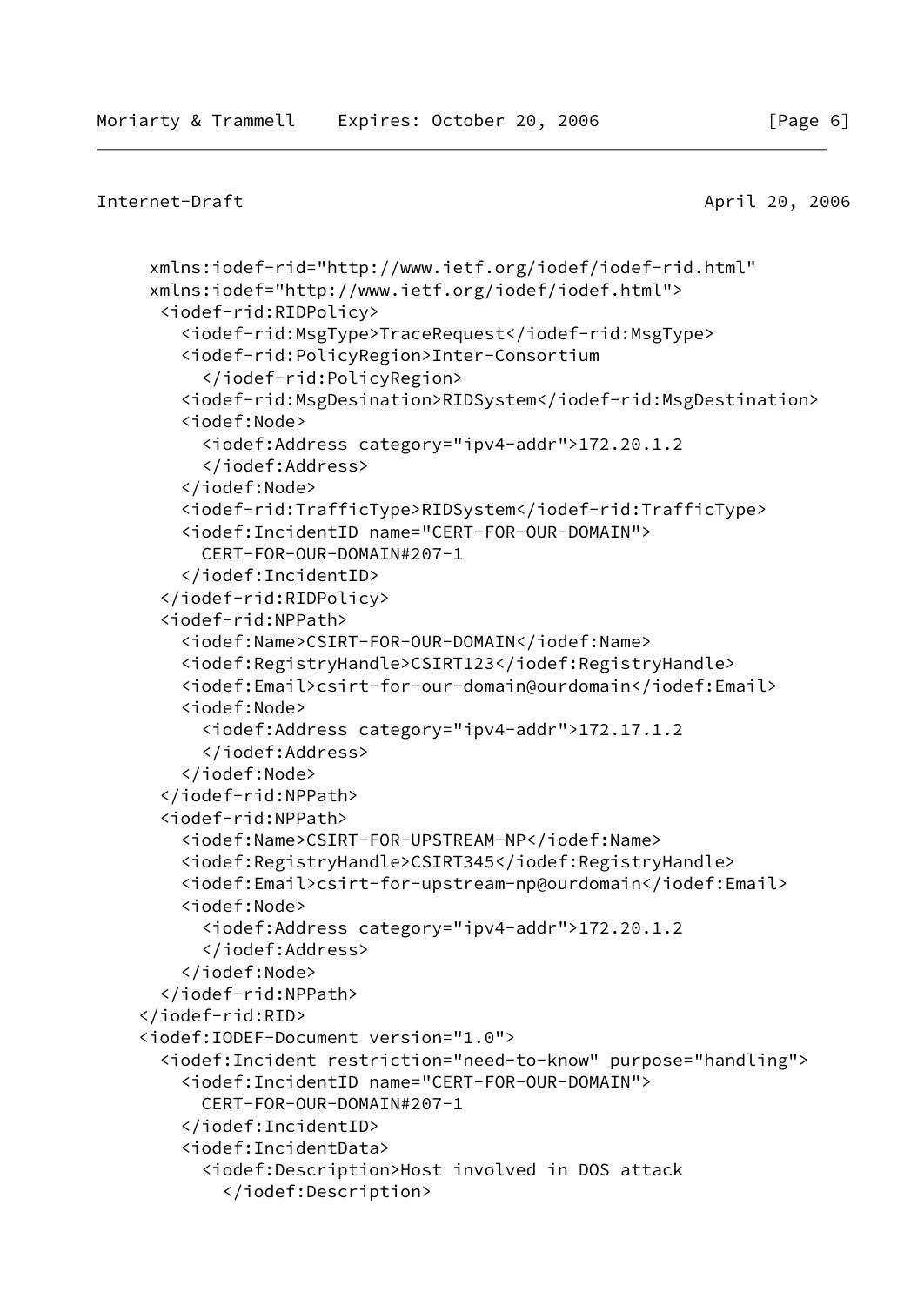```
 <iodef:StartTime>2004-02-02T22:19:24+00:00</iodef:StartTime>
 <iodef:DetectTime>2004-02-02T22:49:24+00:00
   </iodef:DetectTime>
 <iodef:ReportTime>2004-02-02T23:20:24+00:00
   </iodef:ReportTime>
 <iodef:Assessment>
   <iodef:Impact severity="low" completion="failed"
      type="none"/>
 </iodef:Assessment>
```

```
Moriarty & Trammell Expires: October 20, 2006 [Page 7]
```

```
Internet-Draft April 20, 2006
```

```
 <iodef:Contact role="creator" role="irt" type="organization">
   <iodef:name>CSIRT-FOR-OUR-DOMAIN</iodef:name>
   <iodef:Email>csirt-for-our-domain@ourdomain</iodef:Email>
 </iodef:Contact>
 <iodef:Contact role="tech" type="organization">
   <iodef:name>Constituency-contact for 10.1.1.2</iodef:name>
   <iodef:Email>Constituency-contact@10.1.1.2</iodef:Email>
 </iodef:Contact>
 <iodef:History>
   <iodef:HistoryItem type="notification">
     <iodef:IncidentID name="CSIRT-FOR-OUR-DOMAIN">
       CSIRT-FOR-OUR-DOMAIN#207-1
     </iodef:IncidentID>
     <iodef:Description>
       Notification sent to next upstream NP closer to
       10.1.1.2</iodef:Description>
     <iodef:DateTime>2001-09-14T08:19:01+00:00
     </iodef:DateTime>
   </iodef:HistoryItem>
 </iodef:History>
 <iodef:EventData>
   <iodef:System category="source">
     <iodef:Service>
       <iodef:port>38765</iodef:port>
     </iodef:Service>
     <iodef:Node>
       <iodef:Address category="ipv4-addr">10.1.1.2
       </iodef:Address>
     </iodef:Node>
   </iodef:System>
   <iodef:System category="target">
     <iodef:Service>
       <iodef:port>80</iodef:port>
```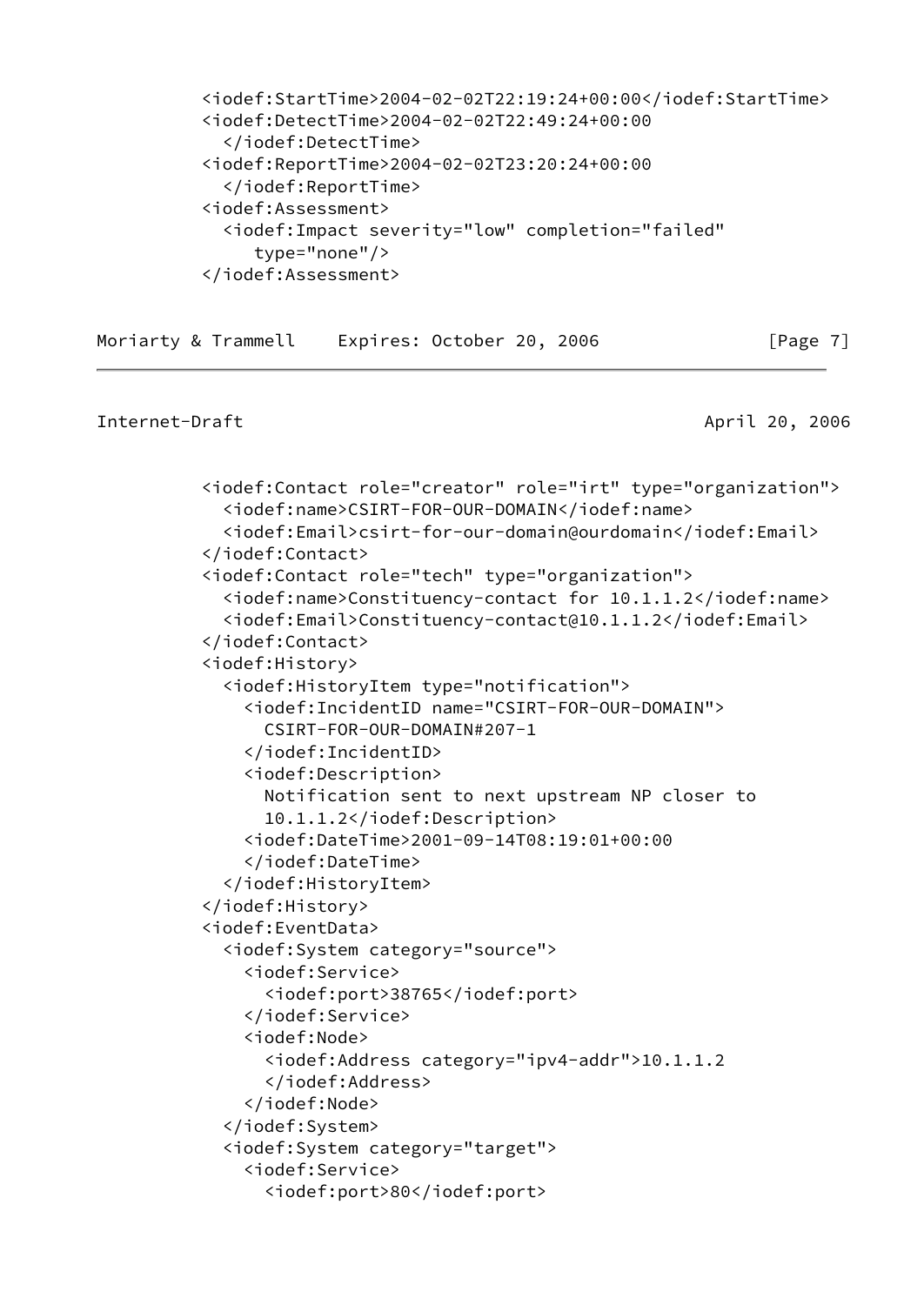```
 </iodef:Service>
   <iodef:Node>
     <iodef:Address category="ipv4-addr">192.168.1.2
     </iodef:Address>
   </iodef:Node>
 </iodef:System>
 <iodef:Expectation priority="high"
        category="rate-limit-host">
   <iodef:Description>Rate limit traffic close to source
   </iodef:Description>
 </iodef:Expectation>
 <iodef:Record>
 <iodef:RecordData>
 <iodef:RecordItem type="ipv4-packet">
 450000522ad90000ff06c41fc0a801020a010102976d0050103e020810
 d94a1350021000ad6700005468616e6b20796f7520666f722063617265
 66756c6c792072656164696e672074686973205246432e0a
 </iodef:RecordItem>
 <iodef:Description>"The IPv4 packet included
```

```
Moriarty & Trammell Expires: October 20, 2006 [Page 8]
```

```
Internet-Draft April 20, 2006
```

```
 was used in the described attack"
             </iodef:Description>
             </iodef:RecordData>
            </iodef:Record>
           </iodef:EventData>
         </iodef:IncidentData>
       </iodef:Incident>
     </iodef:IODEF-Document>
   </SOAP-ENV:Body>
</SOAP-ENV:Envelope>
```
<span id="page-9-0"></span>[4.2](#page-9-0) Example InvestigationRequest Message

 This InvestigationRequest is identical to the InvestigationRequest example in section 4.5.2.1 of the RID specification and would be sent in a situation similar to that of example 4.1, when the source of the attack is known.

```
<SOAP-ENV:Envelope
xmlns:SOAP-ENV="http://www.w3.org/2001/12/soap-envelope">
   <SOAP-ENV:Header>
     <iodef-rid:RID
      xmlns:iodef-rid="http://www.ietf.org/iodef/iodef-rid.html"
```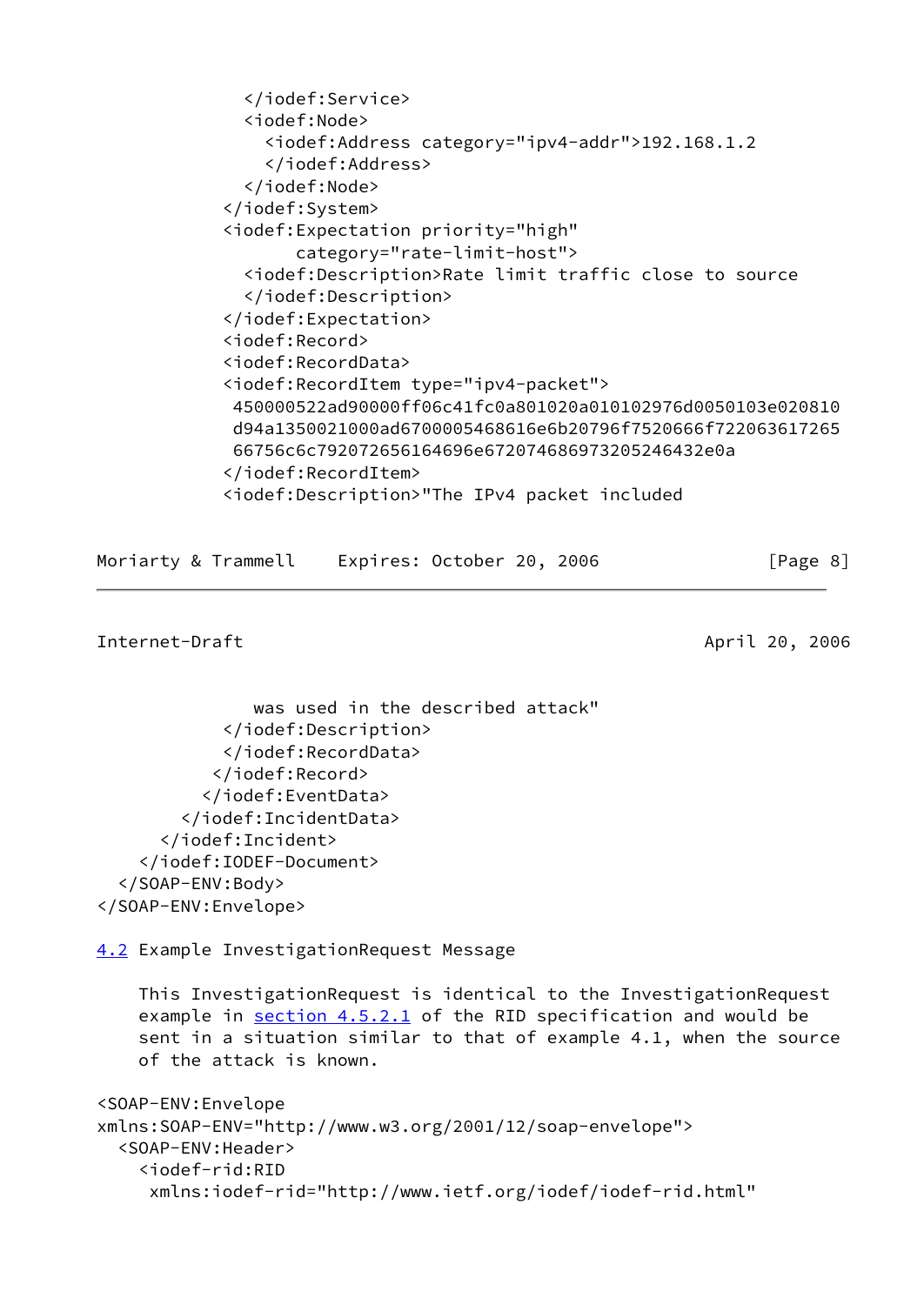```
 xmlns:iodef="http://www.ietf.org/iodef/iodef.html">
     <iodef-rid:RIDPolicy>
       <iodef-rid:MsgType>Investigation</iodef-rid:MsgType>
       <iodef-rid:PolicyRegion>PeertoPeer</iodef-rid:PolicyRegion>
       <iodef-rid:MsgDesination>SourceOfIncident
         </iodef-rid:MsgDestination>
       <iodef:Node>
         <iodef:Address category="ipv4-addr">172.25.1.33
         </iodef:Address>
       </iodef:Node>
       <iodef-rid:TrafficType>RIDSystem</iodef-rid:TrafficType>
       <iodef:IncidentID name="CERT-FOR-OUR-DOMAIN">
         CERT-FOR-OUR-DOMAIN#208-1
       </iodef:IncidentID>
     </iodef-rid:RIDPolicy>
   </iodef-rid:RID>
 </SOAP-ENV:Header>
 <SOAP-ENV:Body>
   <iodef-rid:RID
    xmlns:iodef-rid="http://www.ietf.org/iodef/iodef-rid.html"
    xmlns:iodef="http://www.ietf.org/iodef/iodef.html">
     <iodef-rid:RIDPolicy>
       <iodef-rid:MsgType>Investigation</iodef-rid:MsgType>
       <iodef-rid:PolicyRegion>PeertoPeer</iodef-rid:PolicyRegion>
       <iodef-rid:MsgDesination>SourceOfIncident
         </iodef-rid:MsgDestination>
       <iodef:Node>
         <iodef:Address category="ipv4-addr">172.25.1.33
         </iodef:Address>
```

| Moriarty & Trammell | Expires: October 20, 2006 | [Page 9] |
|---------------------|---------------------------|----------|
|---------------------|---------------------------|----------|

```
Internet-Draft April 20, 2006
```

```
 </iodef:Node>
   <iodef-rid:TrafficType>RIDSystem</iodef-rid:TrafficType>
   <iodef:IncidentID name="CERT-FOR-OUR-DOMAIN">
     CERT-FOR-OUR-DOMAIN#208-1
   </iodef:IncidentID>
 </iodef-rid:RIDPolicy>
 <iodef-rid:NPPath>
   <iodef:Name>CSIRT-FOR-OUR-DOMAIN</iodef:Name>
   <iodef:RegistryHandle>CSIRT123</iodef:RegistryHandle>
   <iodef:Email>csirt-for-our-domain@ourdomain</iodef:Email>
   <iodef:Node>
     <iodef:Address category="ipv4-addr">172.17.1.2
     </iodef:Address>
```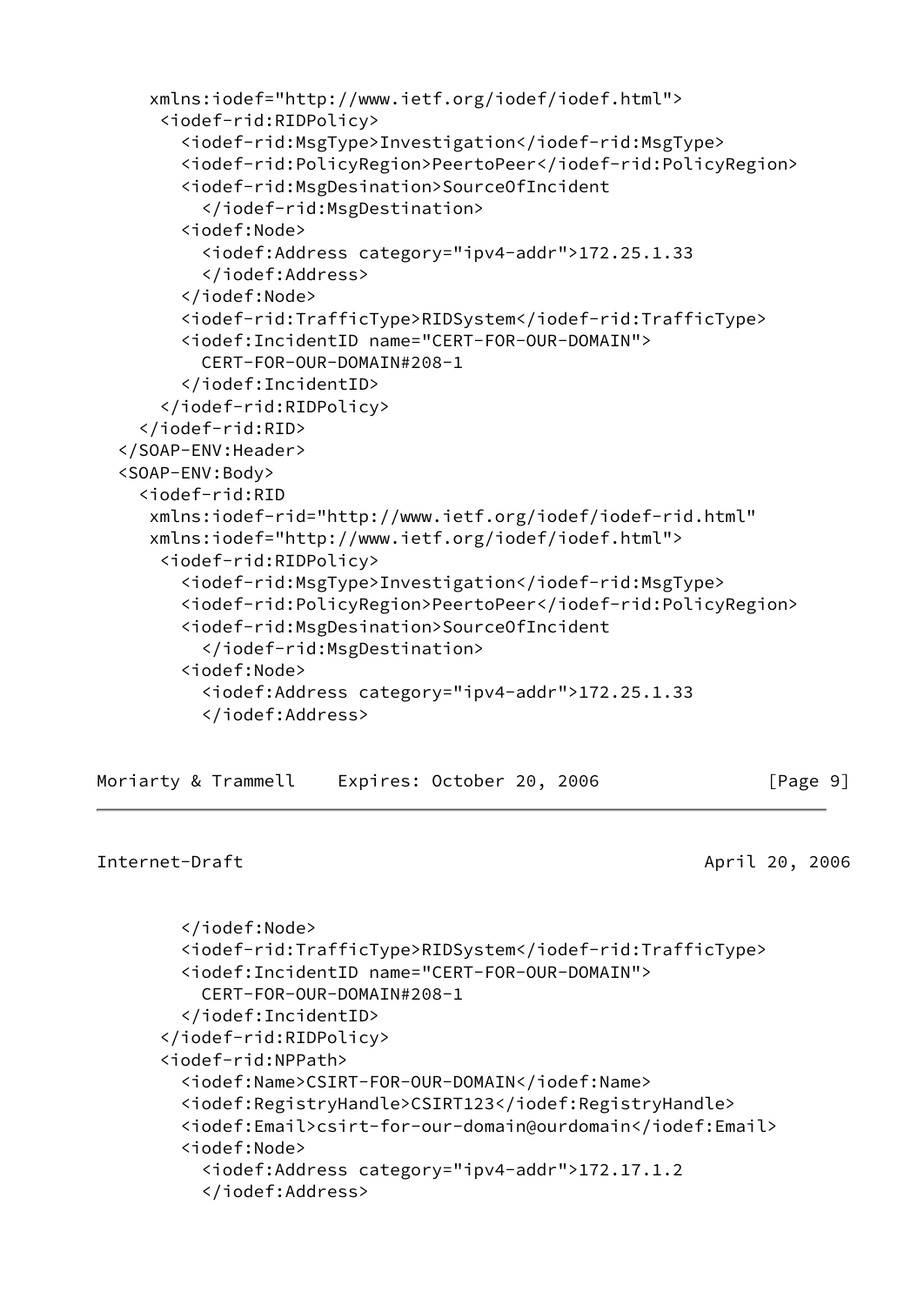```
 </iodef:Node>
       </iodef-rid:NPPath>
       <iodef-rid:NPPath>
         <iodef:Name>CSIRT-FOR-UPSTREAM-NP</iodef:Name>
         <iodef:RegistryHandle>CSIRT345</iodef:RegistryHandle>
         <iodef:Email>csirt-for-upstream-np@ourdomain</iodef:Email>
         <iodef:Node>
           <iodef:Address category="ipv4-addr">172.20.1.2
           </iodef:Address>
         </iodef:Node>
       </iodef-rid:NPPath>
     </iodef-rid:RID>
     <!-- Associated IODEF document follows -->
   </SOAP-ENV:Body>
</SOAP-ENV:Envelope>
4.3 Example Report
     This Report is identical to the Report example in section 4.5.3.1
     of the RID specification.
<SOAP-ENV:Envelope
xmlns:SOAP-ENV="http://www.w2.org/2001/12/soap-envelope">
   <SOAP-ENV:Header>
     <iodef-rid:RID
      xmlns:iodef-rid="http://www.ietf.org/iodef/iodef-rid.html"
      xmlns:iodef="http://www.ietf.org/iodef/iodef.html">
       <iodef-rid:RIDPolicy>
         <iodef-rid:MsgType>Report</iodef-rid:MsgType>
         <iodef-rid:PolicyRegion>PeertoPeer</iodef-rid:PolicyRegion>
         <iodef-rid:MsgDesination>RIDSystem</iodef-rid:MsgDestination>
         <iodef:Node>
           <iodef:Address category="ipv4-addr">172.17.1.2
           </iodef:Address>
         </iodef:Node>
         <iodef-rid:TrafficType>RIDSystem</iodef-rid:TrafficType>
         <iodef:IncidentID name="CERT-FOR-OUR-DOMAIN">
           CERT-FOR-OUR-DOMAIN#209-1
         </iodef:IncidentID>
```

| Moriarty & Trammell<br>Expires: October 20, 2006 | [Page 10] |  |  |
|--------------------------------------------------|-----------|--|--|
|--------------------------------------------------|-----------|--|--|

<span id="page-11-1"></span>Internet-Draft April 20, 2006

```
 </iodef-rid:RIDPolicy>
```

```
 </iodef-rid:RID>
```

```
 </SOAP-ENV:Header>
```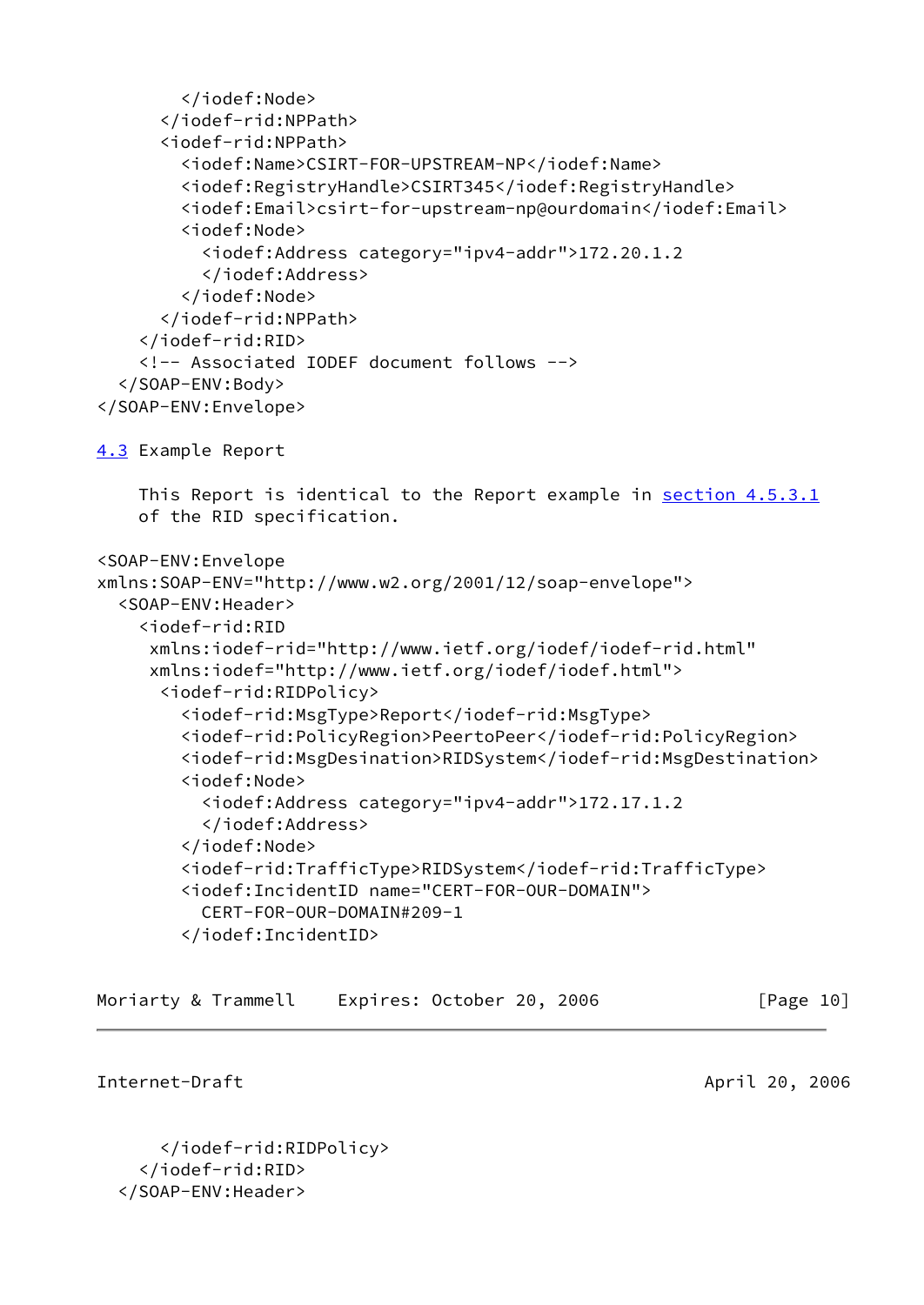```
 <SOAP-ENV:Body>
     <iodef-rid:RID
      xmlns:iodef-rid="http://www.ietf.org/iodef/iodef-rid.html"
      xmlns:iodef="http://www.ietf.org/iodef/iodef.html">
       <iodef-rid:RIDPolicy>
         <iodef-rid:MsgType>Report</iodef-rid:MsgType>
         <iodef-rid:PolicyRegion>PeertoPeer</iodef-rid:PolicyRegion>
         <iodef-rid:MsgDesination>RIDSystem</iodef-rid:MsgDestination>
         <iodef:Node>
           <iodef:Address category="ipv4-addr">172.17.1.2
           </iodef:Address>
         </iodef:Node>
         <iodef-rid:TrafficType>RIDSystem</iodef-rid:TrafficType>
         <iodef:IncidentID name="CERT-FOR-OUR-DOMAIN">
           CERT-FOR-OUR-DOMAIN#209-1
         </iodef:IncidentID>
       </iodef-rid:RIDPolicy>
       <iodef-rid:NPPath>
         <iodef:Name>CSIRT-FOR-OUR-DOMAIN</iodef:Name>
         <iodef:RegistryHandle>CSIRT123</iodef:RegistryHandle>
         <iodef:Email>csirt-for-our-domain@ourdomain</iodef:Email>
         <iodef:Node>
           <iodef:Address category="ipv4-addr">172.20.1.2
           </iodef:Address>
         </iodef:Node>
       </iodef-rid:NPPath>
       <iodef-rid:NPPath>
         <iodef:Name>CSIRT-FOR-REQUESTING-NP</iodef:Name>
         <iodef:RegistryHandle>CSIRT345</iodef:RegistryHandle>
         <iodef:Email>csirt-for-requesting-np@ourdomain</iodef:Email>
         <iodef:Node>
           <iodef:Address category="ipv4-addr">172.17.1.2
           </iodef:Address>
         </iodef:Node>
       </iodef-rid:NPPath>
     </iodef-rid:RID>
     <!-- Associated IODEF document follows -->
   </SOAP-ENV:Body>
</SOAP-ENV:Envelope>
```
<span id="page-12-0"></span>[4.4](#page-12-0) Example IncidentQuery

 This IncidentQuery is identical to the IncidentQuery example in Section 4.5.4.1 of the RID specification.

```
<SOAP-ENV:Envelope
xmlns:SOAP-ENV="http://www.w3.org/2001/12/soap-envelope">
   <SOAP-ENV:Header>
     <iodef-rid:RID
```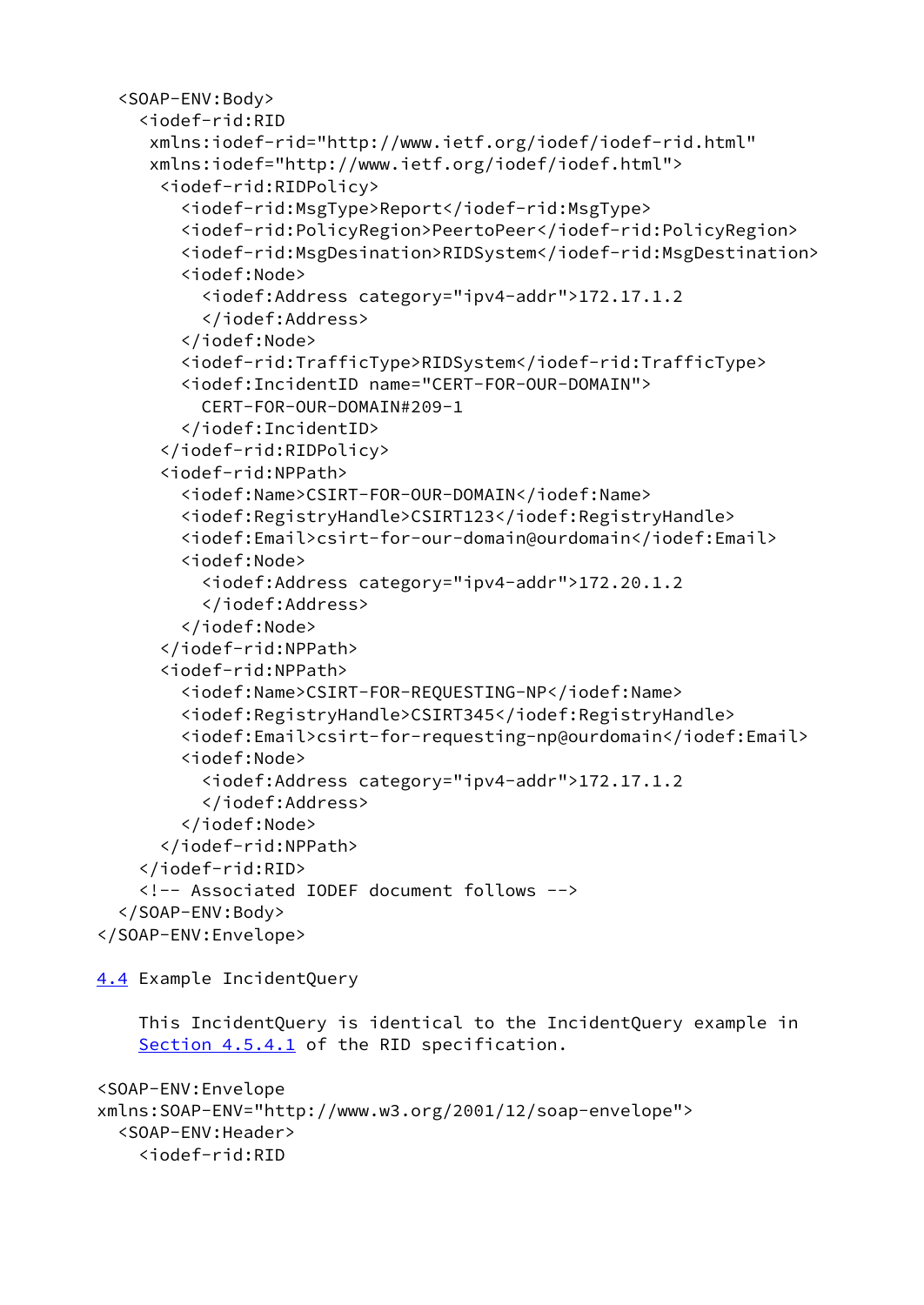# <span id="page-13-1"></span>Internet-Draft April 20, 2006

```
 xmlns:iodef-rid="http://www.ietf.org/iodef/iodef-rid.html"
      xmlns:iodef="http://www.ietf.org/iodef/iodef.html">
       <iodef-rid:RIDPolicy>
         <iodef-rid:MsgType>Report</iodef-rid:MsgType>
         <iodef-rid:PolicyRegion>PeertoPeer</iodef-rid:PolicyRegion>
         <iodef-rid:MsgDesination>RIDSystem</iodef-rid:MsgDestination>
         <iodef:Node>
           <iodef:Address category="ipv4-addr">172.17.1.2
           </iodef:Address>
     </iodef:Node>
         <iodef-rid:TrafficType>RIDSystem</iodef-rid:TrafficType>
         <iodef:IncidentID name="CERT-FOR-OUR-DOMAIN">
           CERT-FOR-OUR-DOMAIN#209-1
         </iodef:IncidentID>
       </iodef-rid:RIDPolicy>
       <iodef-rid:NPPath>
         <iodef:Name>CSIRT-FOR-OUR-DOMAIN</iodef:Name>
         <iodef:RegistryHandle>CSIRT123</iodef:RegistryHandle>
         <iodef:Email>csirt-for-our-domain@ourdomain</iodef:Email>
         <iodef:Node>
           <iodef:Address category="ipv4-addr">172.20.1.2
           </iodef:Address>
         </iodef:Node>
       </iodef-rid:NPPath>
       <iodef-rid:NPPath>
         <iodef:Name>CSIRT-FOR-REQUESTING-NP</iodef:Name>
         <iodef:RegistryHandle>CSIRT345</iodef:RegistryHandle>
         <iodef:Email>csirt-for-requesting-np@ourdomain</iodef:Email>
         <iodef:Node>
           <iodef:Address category="ipv4-addr">172.17.1.2
           </iodef:Address>
         </iodef:Node>
       </iodef-rid:NPPath>
     </iodef-rid:RID>
     <!-- Associated IODEF document follows -->
   </SOAP-ENV:Body>
</SOAP-ENV:Envelope>
```
# <span id="page-13-0"></span>[5](#page-13-0). Security Considerations

 All security considerations of related documents MUST be considered, including those in the following documents: Requirements for the Format for INcident information Exchange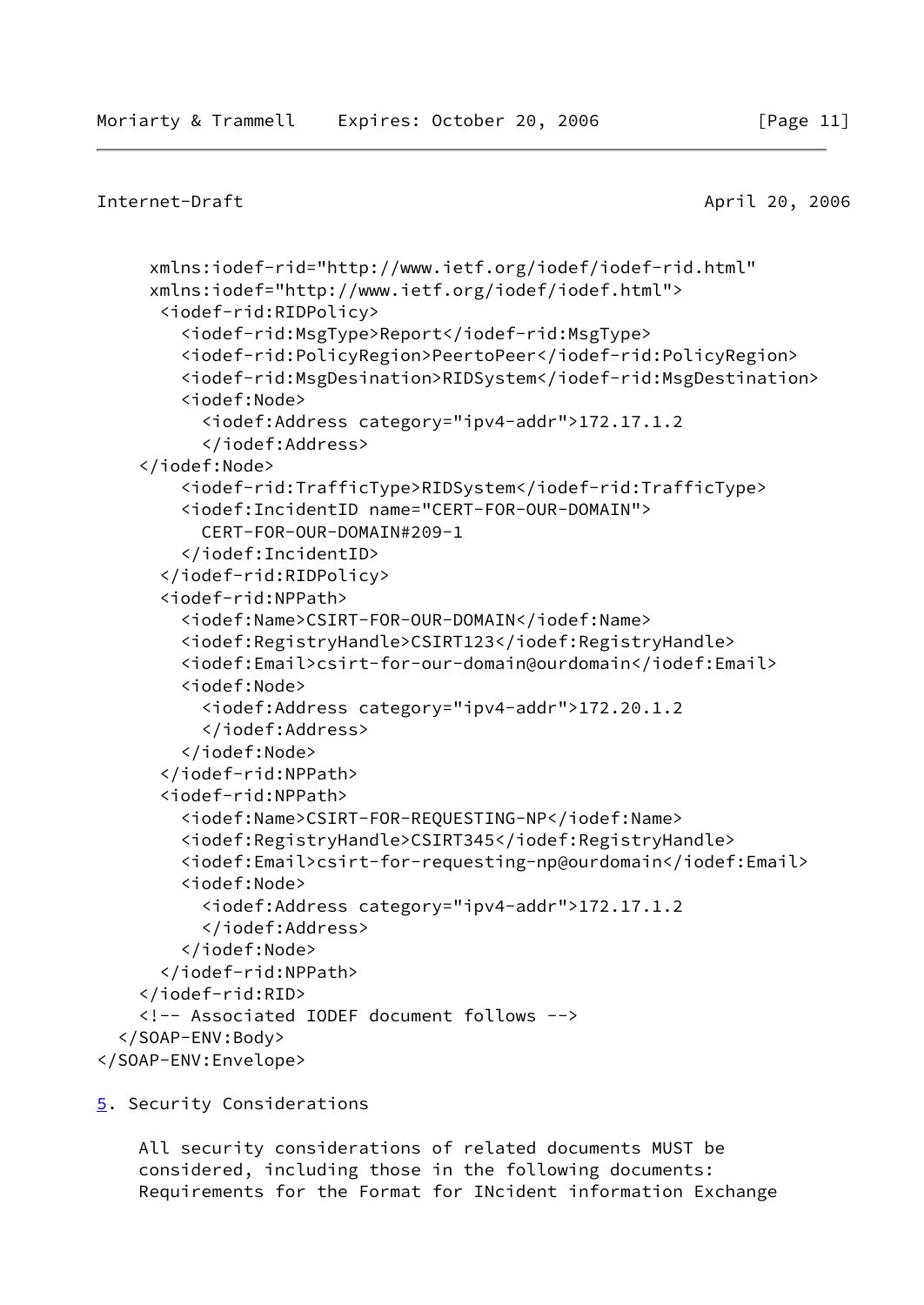(FINE) [\[RFCXXXX](#page-15-1)], the Incident Data Exchange Format Data Model and XML Implementation (IODEF), [\[RFCXXXX](#page-15-1)], and Incident Handling: Real-time Inter-network Defense (RID) [\[RFCXXXX](#page-15-1)]. The SOAP wrappers described herein are built upon the foundation of these documents; the security considerations contained therein are incorporated by reference.

<span id="page-14-0"></span>[5.1](#page-14-0) Privacy and Confidentiality

Moriarty & Trammell Expires: October 20, 2006 [Page 12]

<span id="page-14-2"></span>

Internet-Draft April 20, 2006

 For transport confidentiality, TLS (whether HTTP/TLS or the BEEP TLS profile) MUST be supported and SHOULD be used.

 Since multiple bindings for transport may be implemented, RID implementations MUST support XML encryption  $[4]$  to encrypt the SOAP body. Since XML encryption is performed at the IODEF document level, not only is the transport encrypted when a document is sensitive or contains sensitive elements, but the stored document is also encrypted. Note that this encryption applies only to the SOAP body; policy information in the SOAP header should remain unencrypted if it is necessary for the intermediate node to dispatch the message. XML encryption protects the IODEF document in the SOAP body from being viewed by any involved SOAP intermediary node.

<span id="page-14-1"></span>[5.2](#page-14-1) Authentication and Identification

 For transport authentication and identification, TLS (whether HTTP/TLS or the BEEP TLS profile) MUST be supported and SHOULD be used. Each RID consortium SHOULD use a trusted public key infrastructure (PKI) to manage identities for TLS connections.

 Since multiple bindings for transport may be implemented, RID implementations MUST support XML digital signatures  $[5]$  to sign the SOAP body; the rationale and implementation here is parallel to that for XML Encryption discussed in [section 5.1](#page-14-0).

<span id="page-14-3"></span>[6](#page-14-3). IANA Considerations

 The IANA is requested to assign TCP ports for RID over SOAP over HTTPS and for RID over SOAP over BEEP.

<span id="page-14-4"></span>[7](#page-14-4). Summary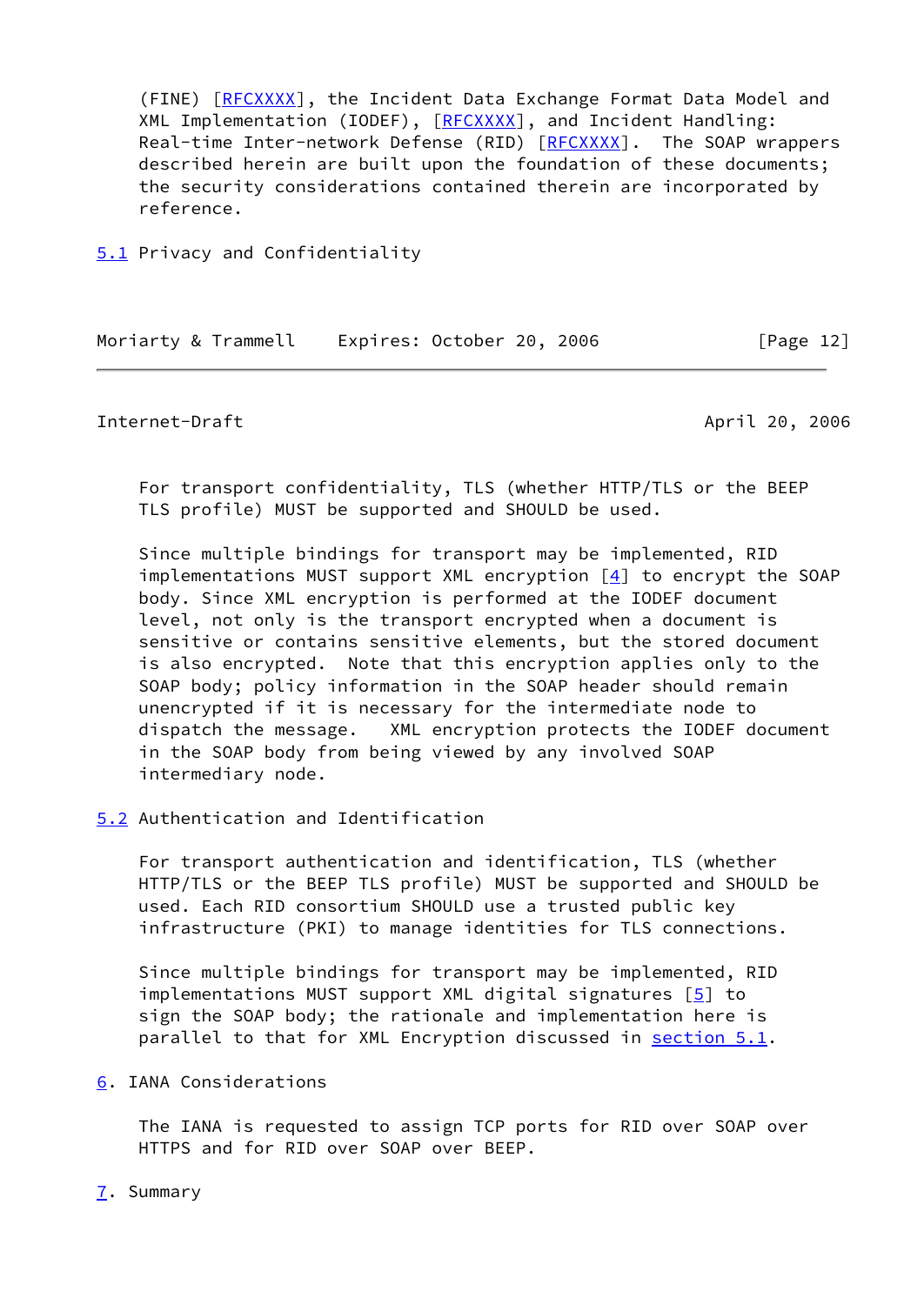SOAP provides the wrapper to facilitate the exchange of RID messages. The IETF and W3C standards provide detailed implementation details for SOAP and SOAP protocol bindings. The use of existing standards assists with development and interoperability between RID systems exchanging IODEF documents for incident-handling purposes. HTTPS is the mandatory transport binding for SOAP to be implemented and BEEP is optional.

<span id="page-15-0"></span>[8](#page-15-0). References

 [RFC2119] "Key Words for Use in RFCs to Indicate Requirement Levels," S. Bradner, March 1997.

 [RFC2246] "The TLS Protocol Version 1.0," T. Dierks, C. Allen, W. Treese, P. Karlton, A. Freier, P. Kocher, January 1999.

 [RFC2256] "A Summary of the X.500(96) User Schema for use with LDAPv3," M. Wahl, December 1997.

Moriarty & Trammell Expires: October 20, 2006 [Page 13]

# Internet-Draft April 20, 2006

 [RFC2459] "Internet Public Key Infrastructure: Part I: X.509 Certificate and CRL Profile," R. Housley, W. Ford, W. Polk, and D. Solo, January 1999.

 [RFC2527] "Internet X.509 Public Key Infrastructure: Certificate Policy and Certification Practices Framework," S. Chokhani, W. Ford, March 1999.

[RFC2616] "Hypertext Transfer Protocol - HTTP/1.1," R. Fielding, J. Gettys, J. Mogul, H. Masinter, P. Leach, and T. Berners-Lee, June 1999.

 [RFC3080] "The Blocks Extensible Exchange Protocol Core," M. Rose. March 2001.

 [RFC3205] "On the Use of HTTP as a Substrate," K. Moore, February 2002. [\(BCP56](https://datatracker.ietf.org/doc/pdf/bcp56))

[RFC3688] "The IETF XML Registry," M. Mealling, January 2004.

<span id="page-15-1"></span> [RFCXXXX] "The Incident Object Data Exchange Format Data Model and XML Implementation," J. Meijer, R. Danyliw, and Y. Demchenko, November 2005.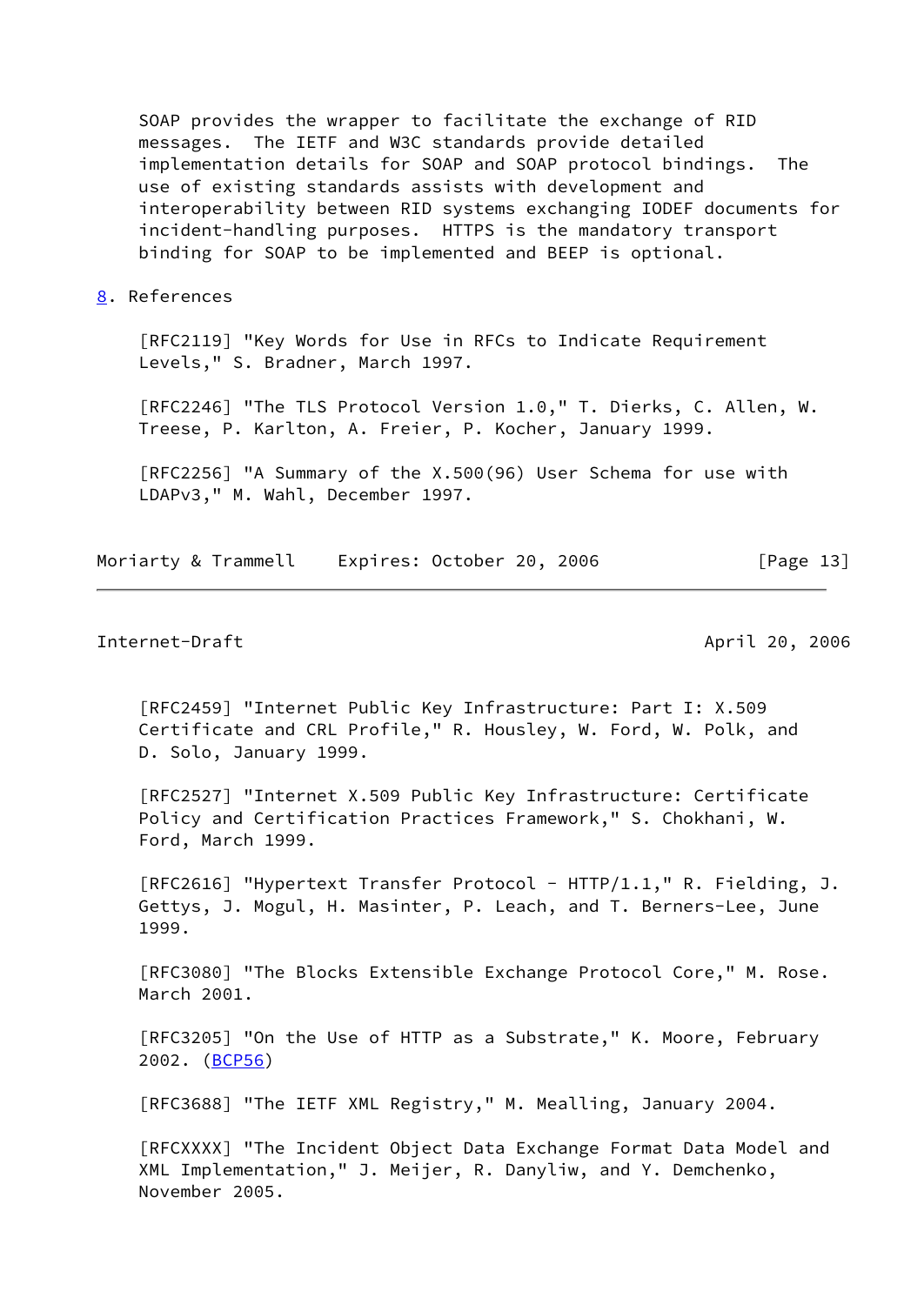<http://www.ietf.org/internet-drafts/draft-ietf-inch-iodef-05.txt>

 [RFCXXXX] "Requirements for the Format for INcident information Exchange," Y. Demchenko, R. Danyliw, and G. Keeni, February 2006. [http://www.ietf.org/internet-drafts/draft-ietf-inch-requirements-](http://www.ietf.org/internet-drafts/draft-ietf-inch-requirements-07.txt) [07.txt](http://www.ietf.org/internet-drafts/draft-ietf-inch-requirements-07.txt)

 [RFCXXXX] "Incident Handling: Real-time Inter-network Defense," K. Moriarty, April 2006. <http://www.ietf.org/internet-drafts/draft-ietf-inch-rid-06.txt>

 [RFCXXXX] "Using the Network Configuration Protocol (NETCONF) Over the Simple Object Access Protocol (SOAP)," T. Goddard, March 2006. <http://www.ietf.org/internet-drafts/draft-ietf-netconf-soap-08.txt>

 [RFCXXXX] "Using the Simple Object Access Protocol (SOAP) in Blocks Extensible Exchange Protocol (BEEP)," E. O'Tuathail, and M. Rose, May 13, 2005. <http://www.ietf.org/internet-drafts/draft-mrose-rfc3288bis-02.txt>

 [1] "Security in a Web Services World: A Proposed Architecture and Roadmap". IBM and Microsoft, April 2002. <http://www-106.ibm.com/developerworks/webservices/library/ws-secmap>

 [2] SOAP Version 1.2 Part 0: Primer, W3C Recommendation, <http://www.w3c.org/TR/REC-soap12-part0-20030624/>, 24 June 2004.

 [3] SOAP Version 1.2 Part 1:Messaging Framework. W3C Recommendation, 24 June 2004.

| Moriarty & Trammell |  | Expires: October 20, 2006 | [Page 14] |
|---------------------|--|---------------------------|-----------|
|---------------------|--|---------------------------|-----------|

# <span id="page-16-1"></span>Internet-Draft April 20, 2006

<http://www.w3c.org/TR/REC-soap12-part1-20030624/>

<span id="page-16-2"></span> [4] XML Encryption Syntax and Processing, W3C Recommendation. T. Imamura, B. Dillaway, and E. Simon, December 2002.

<span id="page-16-3"></span> [5] XML-Signature Syntax and Processing, W3C Recommendation, M. Bartel, J. Boyer, B. Fox, B. LaMacchia, and E. Simon, February 2002. <http://www.w3.org/TR/xmldsig-core/#sec-Design>

<span id="page-16-0"></span>[6.1](#page-16-0) Acknowledgments

 Funding for the RFC Editor function is currently provided by the Internet Society.